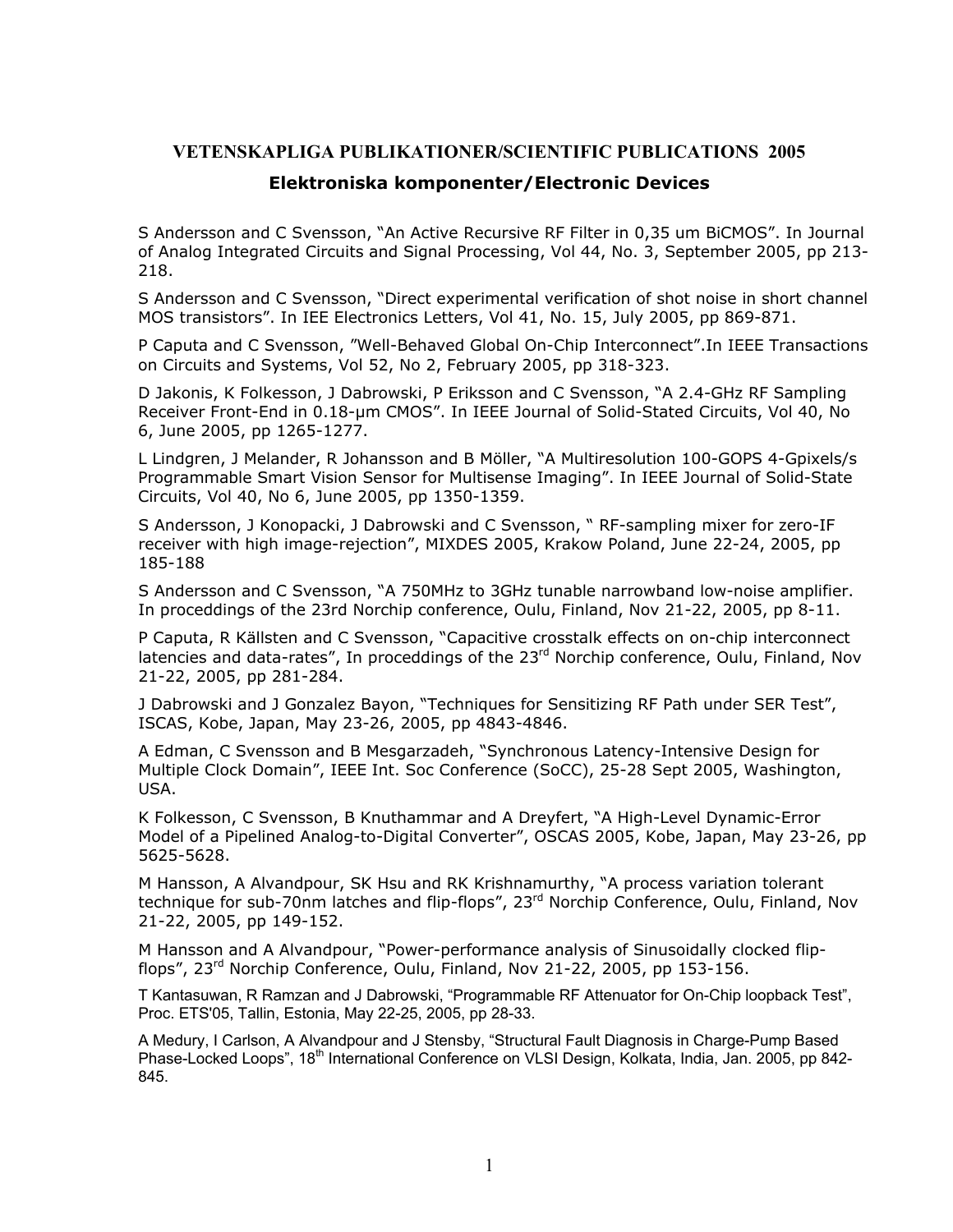B Mesgarzadeh and A Alvandpour, "A Study of Injection Locking in Ring Oscillators", ISCAS, Kobe, Japan, May 23-26, 2005, pp 5465-5468.

S Natarajan and A Alvandpour, "Emerging memory technologies – mainstream or hearsay?", IEEE VLSI-TSA International Symposium on VLSI Design, Hsinchu, Taiwan, April 25-29, 2005, pp 222-228.

R Ramzan and J Dabrowski, "Wideband MCML basic cells in 0.35 Um cmos", MIXDES 2005, Krakow Poland, June 22-24, 2005, pp 227-231.

R Ramzan and J Dabrowski, "CMOS blocks for on-chip RF test", MIXDES 2005, Krakow Poland, June 22-24, 2005, pp 403-408.

T Sundström and A Alvandpour, "A comparative analysis of logic styles for secure IC´s against DPA attacks", 23<sup>rd</sup> Norchip Conference, Oulu, Finland, Nov. 21-22, 2005, pp 297-300.

S Vangal, N Borkar and A Alvandpour, "A six-port 57GB/s double-pumped nonblocking router core", 2005 International Symposium on VLSI Circuits, Kyoto, Japan, June 16-18, pp 268-269.

S Andersson and C Svensson, "A widely tunable narrowband low-noise amplifier", Radio Science and Communication conference, RVK, Linköping, June 14-16 2005, pp 501-504.

S Jawed, M Hartmann, H Hauer, A. Alvandpour, " A 10-bit 250KHz Sigma-Delta Non-Uniform Quantization Analog-to-digital Converter", Radio Science and Communication conference, RVK, Linköping, June 14-16 2005, pp 275-280.

T Kantasuwan, R Ramzan and J Dabrowski, "Programmable attenuator and switch for RF test by chip reconfiguration", Radio Science and Communication conference, RVK, Linköping, June 14-16 2005, pp 253-256.

S Lopez, S Otero and C Svensson, "Direct sampling receiver front-end for the VHF band", Radio Science and Communication conference, RVK, Linköping, June 14-16 2005, pp 281- 284.

J Olsson, "Relaxation of receiver system requirements by on-line hardware reconfiguration", Radio Science and Communication conference, RVK, Linköping, June 14-16 2005, pp 711- 716.

S Andersson, J Konopacki, J Dabrowski and C Svensson, "RF-sampling mixer for zero-IF receiver with high image-rejection". Swedish System-on-Chip Conference, 4 p., Tammsvik April 18-19, 2005.

P Caputa and C Svensson, "A 3Gb/s/wire, 5mm Long, Low Latency, Global On-Chip Bus in 0.18µm CMOS". Swedish System-on-Chip Conference, 2 p., Tammsvik April 18-19, 2005.

H Fredriksson and C Svensson, "Mixed-Signal DFE for Multi-Drop, Gb/s, Memory Buses". Swedish System-on-Chip Conference, 3 p., Tammsvik April 18-19, 2005.

M Hansson and A Alvandpour, "Study of Sinusoidally Clocked Flip-Flops". Swedish Systemon-Chip Conference, 4 p., Tammsvik April 18-19, 2005.

D Liu, E Tell, A Nilsson and I Söderquist, "Fully flexible baseband DSP processors for future SDR/JTRS", Western European Arnaments Organization (WEAO) CEPA workshop, Brussels, Belgium, March 2005.

B Mesgarzadeh and A Alvandpour, "Injection-Locked Ring Oscillators", Swedish System-on-Chip Conference, 4 p., Tammsvik April 18-19, 2005.

RM Ramzan and JJ Dabrowski, "DfT Techniques for RF Transceiver Front-End". Swedish System-on-Chip Conference, 4 p., Tammsvik April 18-19, 2005.